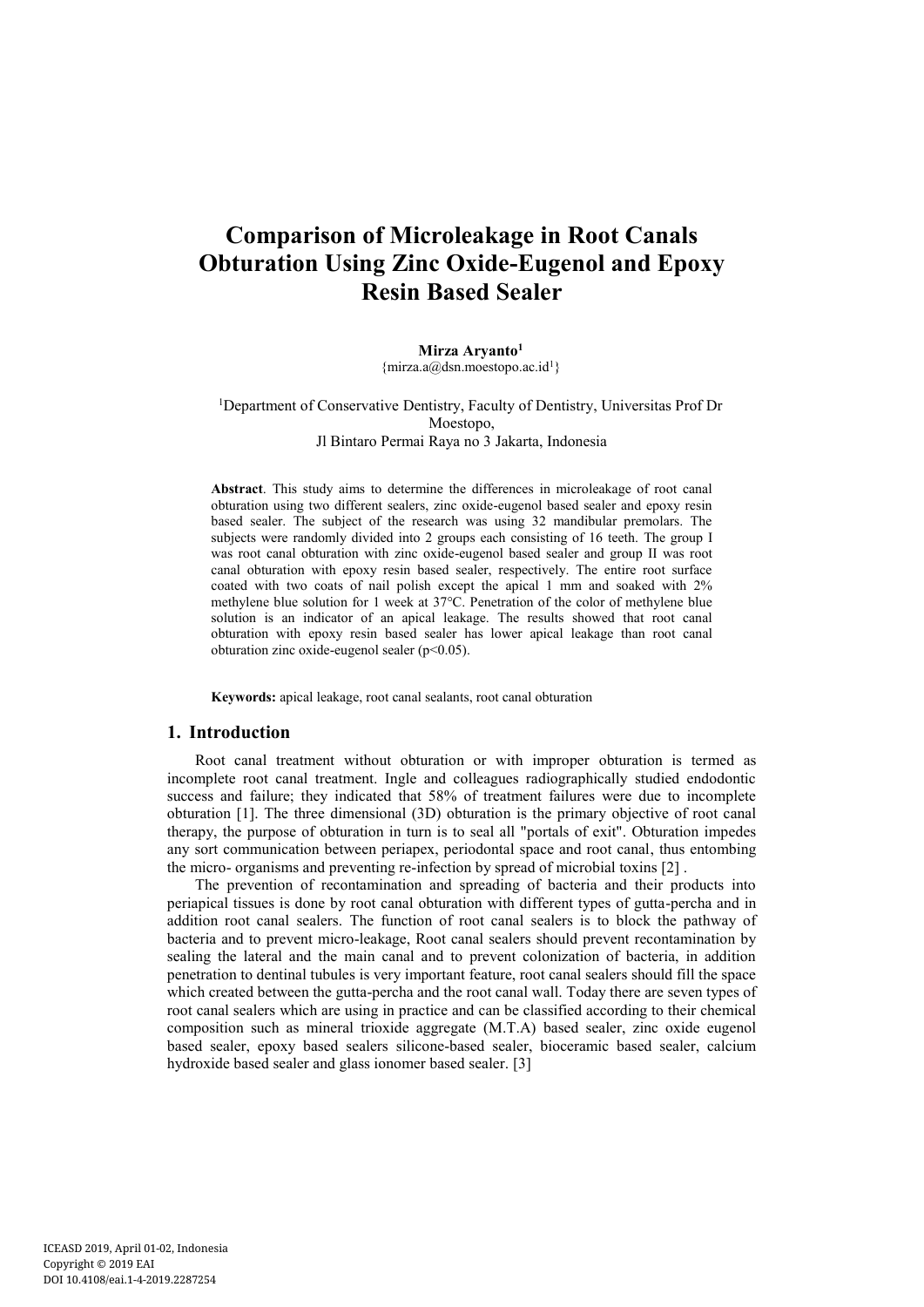The present study was undertaken to compare and evaluate the apical sealing ability of frequently used epoxy resin based sealer with the old zinc oxide eugenol sealer[4],[5].The null hypothesis tested was that there are differences in the apical sealing ability between the sealers groups tested.

Tissue fluid leakage from the apex is the biggest cause of failure of root canal treatment because it can supply nutrients to the remaining bacteria in the root canal. The filler material is expected to have a low microleakage rate to produce a good filling density to support the success root canal treatment [6],[7]. In general, obturation techniques using gutta-percha can be classified into various kinds [8],[9].

Leakage into the root canal system can occur in four ways, namely through the apical foramen, which is between the obturation material and the root canal wall, through the apical foramen by diffusing into the obturation material, from the outside of the tooth through the open cementum and the root canal accessories, and through the cavity access from the corona. Evaluation of the apical leakage in root canal obturation can be done by several methods, including by penetration test of the dye solution, radioisotope technique, electrochemical technique, bacterial penetration test and scanning microscopic electron analysis, fluid filtration technique and dye penetration method. The apical leakage evaluation that is widely used is the penetration test of the dye solution. This method is widely used because it is fast, easy to do, low cost and does not require modern equipment [10]. The most commonly used substances are methylene blue dyes. Leakage measurements can be done by splitting the roots longitudinally, transversal cut, decalcification, and transparency on the roots [6].

# **2. Materials and Methods**

The design used in this research was an experimental laboratory. The study was conducted at the Department of Operative Dentistry of UPDM FKG (B), in April 2018. Samples were chosen randomly with the same treatment. Samples of mandibular premolar teeth were divided into 2 types of root canal sealer, namely root canal filling the group with epoxy resin based sealer and zinc oxide eugenol sealer. root canal filling group with Each group was consisting of 16 samples. The obturation technique was using a thermoplastic technique obturation.

The sample size was obtained based on Frederer's formula:

| $(t-1)$ $(n-1) > 15$ |  |
|----------------------|--|
| $(2-1)(n-1) > 15$    |  |
| $1(n-1) > 15$        |  |
| n > 16               |  |

t: Number of treatment groups n: Number of samples

The research tools and materials used were: Lower premolar teeth with single root canals, rotary Protaper files, stainless steel K files No.10, 15, 20, lentulo needles, endodontic irrigation syringes and needles, 40 times magnification of light microscopes, Thermaprep plus oven, Endomotor, Access Bur Kit (Dentsply, Carborandum disc, Single cone gutta-percha (protaper), Paper point, Endomethasone Sealer, transparent nail paint, 2.5% NaOCl, EDTA gel, 70% and 96% alcohol, 1% methylene blue solution, 100% methyl salicylate solution, Glass Ionomer Cement (GIC) [9].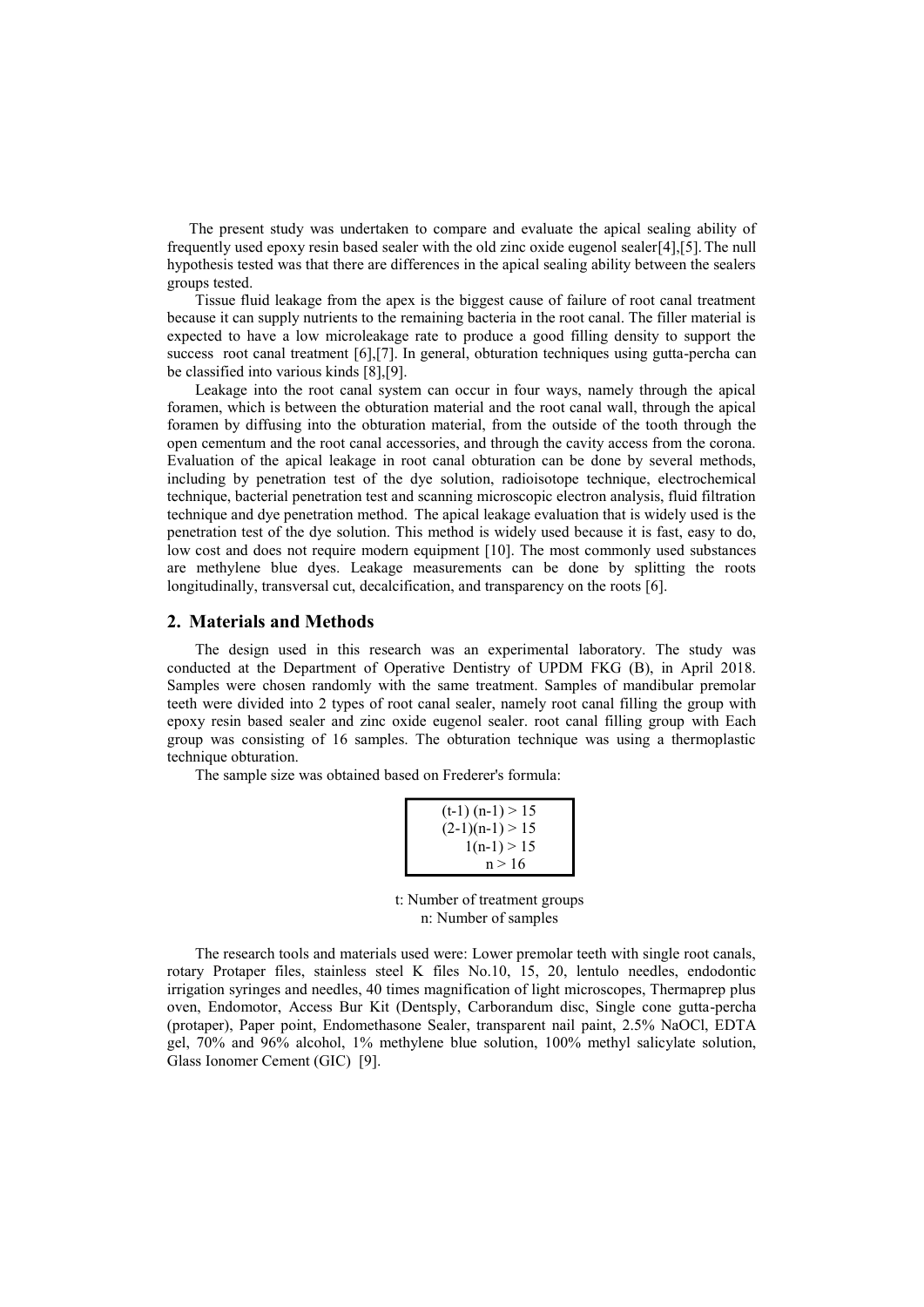All teeth then were soaked with 0.9% NaCl for 1 week. The samples were divided randomly and divided into 2 study groups of 16 teeth, respectively: group I (with epoxy resin based sealer) and group II (with zinc oxide eugenol sealer). The root canal that had been prepared was then irrigated, dried with paper. Both research groups were coated with the chosen sealer. Both of the group were obturated with preheated Thermafil obturator using a Thermaprep plus oven for 30 seconds according to the manufacturer's instructions, after that, it was inserted into the root canal according to the length of work. After that, using a plugger which size was suitable for extra vertical condensation. Then the carrier was cut 2mm in the direction of the corona from the orifice with a Thermacut Bur. The remaining gutta-percha was removed using an excavator [11], [12].

After filling was complete, the density of the filling results of all samples was evaluated with a photo radiograph. The coronal section was given glass ionomer cement. Then the outer surface of the tooth root was covered with two layers of nail polish except at 1 mm from the end of the apex. The first layer was allowed to be dried at  $37 \degree$  C for 1 hour, then proceed with the application of the second layer with steps such as the first application [9].

After 1 day, all samples were soaked in 1% methylene blue solution for 7 days at 37°C. After the sample was removed from the 1% methylene blue solution, the sample was then washed under running water and the nail polish was cleaned. Then the next step was dehydration, which was soaking the sample in 70% and 96% alcohols, 24 hours each. Then the sample was immersed in a methyl salicylate solution at 37°C for 2 hours. Then the teeth were rinsed under running water until those were clean and then made a scratch on the teeth in the apex third in a longitudinal manner using a carborundum disc with the cutting machine. Next, the teeth were split following the direction of the scratches until they were split into two. Evaluation of root canal filling was done after all the specimens were cleaved based on the penetration of 1% methylene blue solution on the cavity wall of the premolar teeth from a score of 0 to  $1[9]$ .

The score was determined based on: 0: There was no microleakage 1: Microleakage occurred



**Fig1**. Criteria for microleakage scores in the group (a) Score 1 and (b) Score 0. Then from the data obtained for most microleakage scores

Data of dye penetration into the root canal were analyzed using the t-independent parametric statistical test to test the significant difference in all groups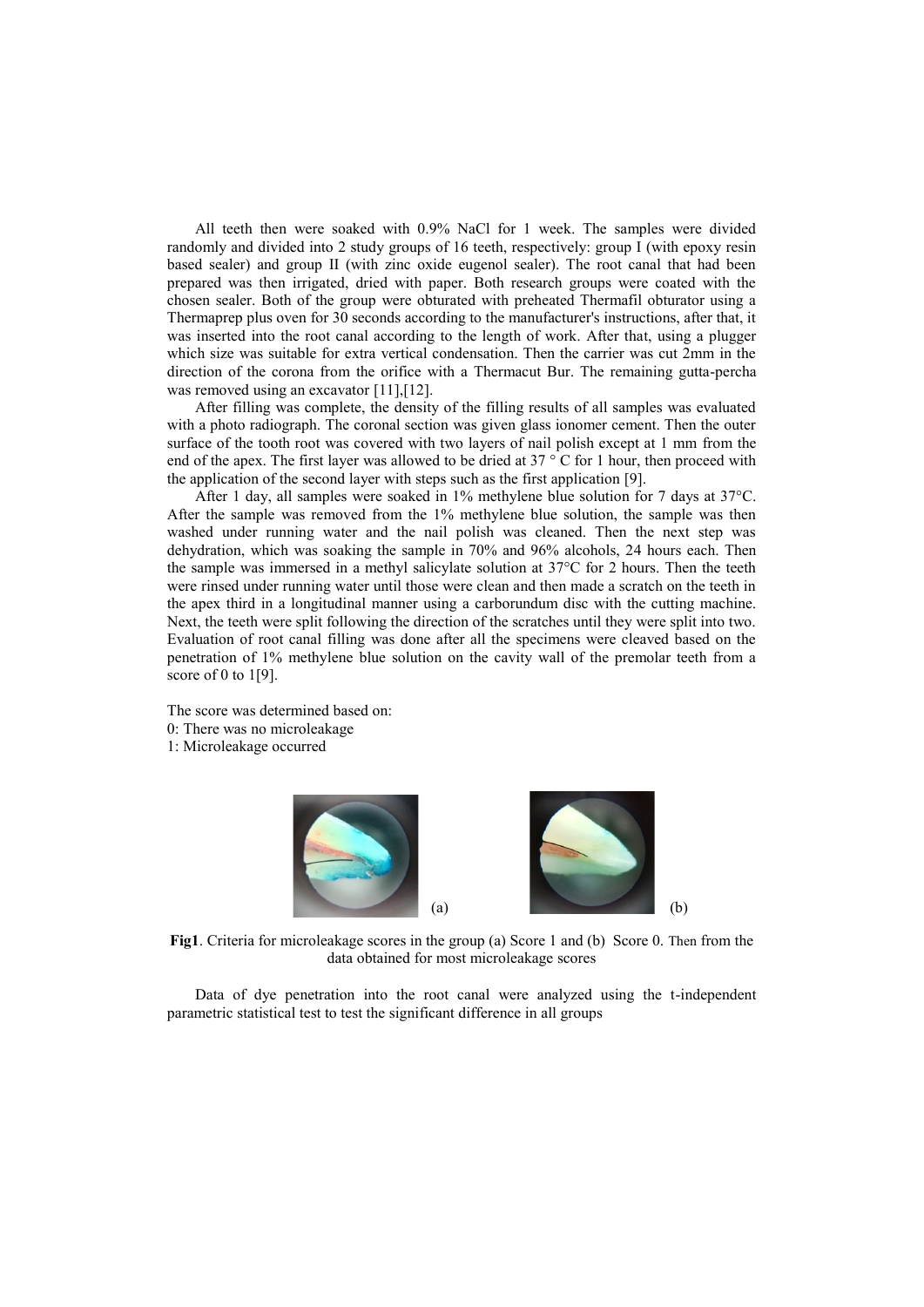# **3. Result**

From the research that had been conducted on 32 dental samples (each group of 16 samples), the following data was obtained:

| No | Group                     | Microleakage score |    | Total sample |
|----|---------------------------|--------------------|----|--------------|
|    |                           |                    |    | (n)          |
|    | Epoxy resin based sealer  |                    |    | 16           |
|    | Zinc oxide eugenol sealer |                    | ١h | 16           |
|    | Total                     |                    | 28 | 32           |

In Table 1, in a total of 32 samples, there were 28 samples that experienced microleakage and 4 samples that did not experience microleakage. It could be seen that the root canal filling test group with zinc oxide eugenol sealer had 16 samples that had microleakage (score 1). Root canal filling test group with epoxy resin based sealer there were 12 samples which experienced microleakage (score 1) and 4 samples which did not experience microleakage  $(\text{score } 0).$ 

**Tabel 2**. Mean Difference Microleakage Score with two different Sealer (N=32) \*p≤0.05,CI 95%, Independent T-test

| <b>Leakage Score</b>     | Mean (SD)   |          |  |
|--------------------------|-------------|----------|--|
| Epoxy Resin based sealer | 0.75(0.447) | $0.041*$ |  |
| ZOE based sealer         | (0.000)     |          |  |

The results of this study in Table 1 and 2 had a total of 32 samples with 16 samples per group, the epoxy resin based sealer group had a lower leakage rate than the ZOE based sealer group. Based on the results of the Independent T-test statistical test obtained the value of 0.041 where  $Df = 1$  (p  $\leq 0.05$ ). This means that the proportion of microleakage on root canal filling in epoxy resin based sealer techniques was significantly different from the ZOE based sealer group. From the results of the study, it was found that the level of microleakage in root canal filling in the epoxy resin based sealer was lower than the Zinc Oxide eugenol based sealer group.

#### **4. Discussion**

This study was conducted in the third apex which is the hardest area to be cleaned, prepared and filled because it has a very complex anatomy that is the number of lateral root canals. The quality of root canal filling density is needed to prevent leakage because it will cause maintenance failure [9].

The root canal filling techniques that were compared in this study were a single gutta percha thermoplastic using two different sealer. Obturation material was divided into two, namely the main obturation material and the root canal sealer. Gutta-percha is the main obturation material that is often used because it is biocompatible, plastic when heated, and easily removed both post-treatment for post placement and retreatment [13].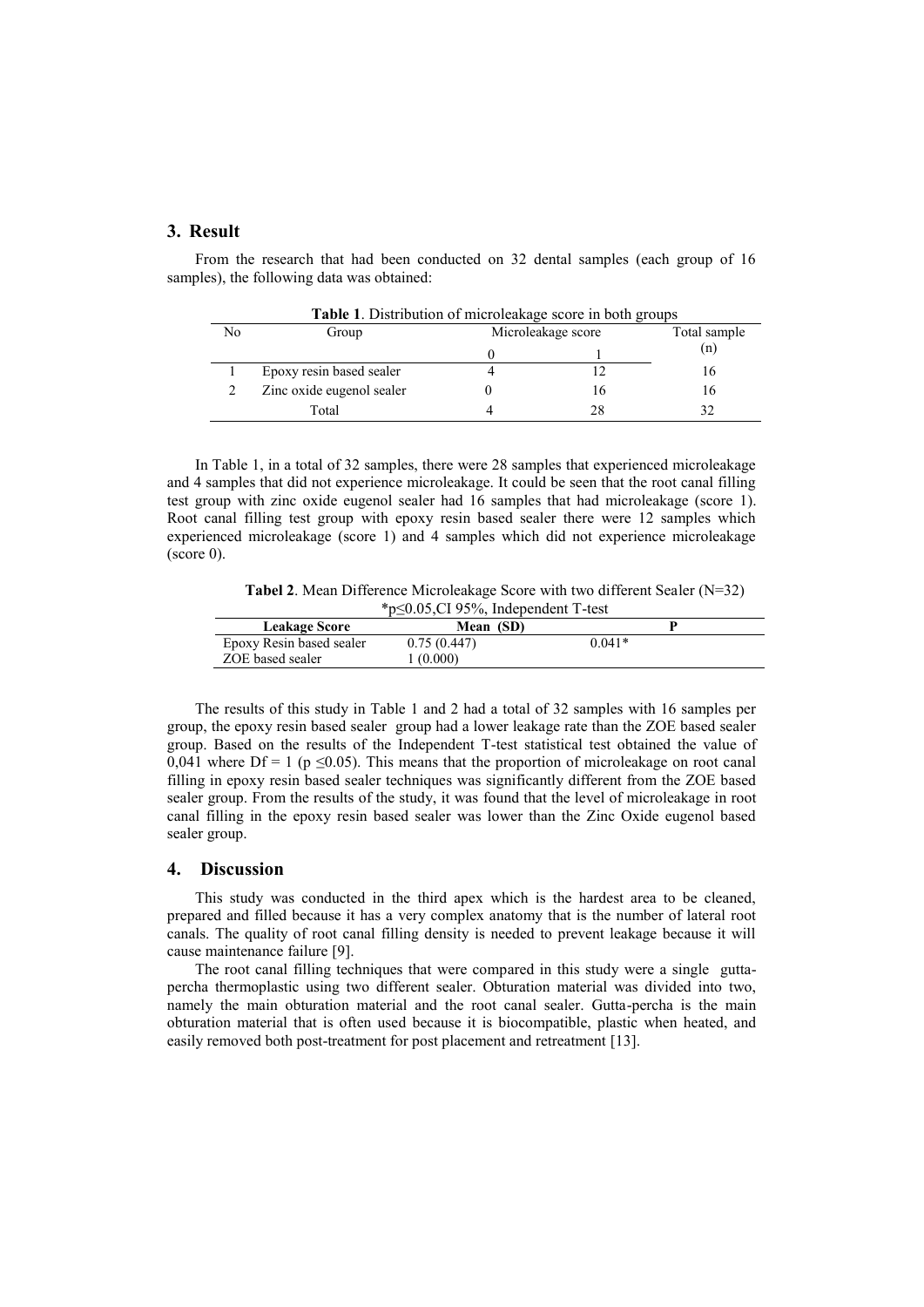Various types of sealers are available, from Eugenol based, non-eugenol to most recent being Calcium silicate sealers. Each of them have their own inherent drawbacks, still the search for ideal sealer is on.

This study used an extracted mandibular first premolar to help the testing because it had single and straight roots, thus allowing uniformity of the sample. The number of samples was 32 teeth which contained 16 teeth per group according to Federer's formula. The root canal preparation limit was determined 1 mm from the apex because if limited to the foramen apex it would push debris to the apex more. Root canal preparation in this study was carried out with machine instruments, the irrigant used in this study was 2.5% NaOCl and EDTA gel. The use of NaOCl combined with EDTA aimed to effectively remove the smear layer. This was because NaOCl could only remove the organic component of the smear layer, and the one that could remove the inorganic component of the smear layer was EDTA. Smear screen could reduce the ability of sealer to penetrate into the dentinal tubules when obturating a root canal [13].To evaluate the sealing ability of sealers, tracers like dyes, radioisotopes, bacteria and

their products, such as endotoxins and other methodologies like fluid filtration and dye extraction method have been used [14]. One of the commonly applied methods to evaluate the sealing ability of different root filling materials and techniques is based on linear measurement of dye penetration. Dyes like Eosin, Methylene blue, Black India Ink, Procion brilliant blue, etc are used. Methylene blue dye was used in this study as its molecular size is similar to bacterial by- products such as butyric acid which can leak out of infected root canals to irritate periapical tissues, also it is easy to use, pH manipulation and availability add to it advantages [15],[16]. In our study the flow of methylene blue dye in the tooth through the apex, determined the result for the sealers evaluated. Methylene blue dye has the potential to enter the obturated canals through complex anatomies of apical third of the root canal or space between dentin-sealer-core material interfaces. The vertical and horizontal penetration of dye was measured in units by a stereomicroscope using micrometer eye-piece to achieve more accurate results.

Studies in past have evaluated the apical sealing ability of various sealers by different methods like antibacterial effectiveness, fluid filtration method and use of SEM, light microscope or digitally captured images for evaluation of sealer- dentin interface [17]. The present study was done to compare and evaluate the amount of apical leakage in root canal walls after obturation using two different root canal sealers, using dye penetration method.

Among various types of sealer used today AH plus has gained popularity due to its radiopacity, biocompatibility, ease to use and availability. AH Plus is an epoxy-bis-phenol resin based sealer that also contains adamantine and bonds to root canal [15]. It is a two component paste/paste root canal sealer. Since it contains resin and has faster setting time AH Plus tends to shrink and cause early debonding from the root canal wall. AH plus has greater adhesion to root dentin than Zinc Oxide eugenol sealer, it can be likely due to the fact that, as an epoxy resin-based sealer, AH Plus has better penetration into the micro-irregularities because of its creep capacity and long setting time, which increases the mechanical interlocking between sealer and root dentin. Moreover, it has low solubility, small expansion while setting and bond to root dentin through adamantine [14], [15].

In the present study, Zinc Oxide Eugenol sealer showed the highest amount of microleakage compared with all groups. Method for analyzing microleakage was by the method of penetrating dyes with longitudinal cutting technique. The advantage of longitudinal cutting technique was that visualization of apex leakage at millimeter size [18]. The color substance used in this study was methylene blue. Torabinejad stated that root canal filling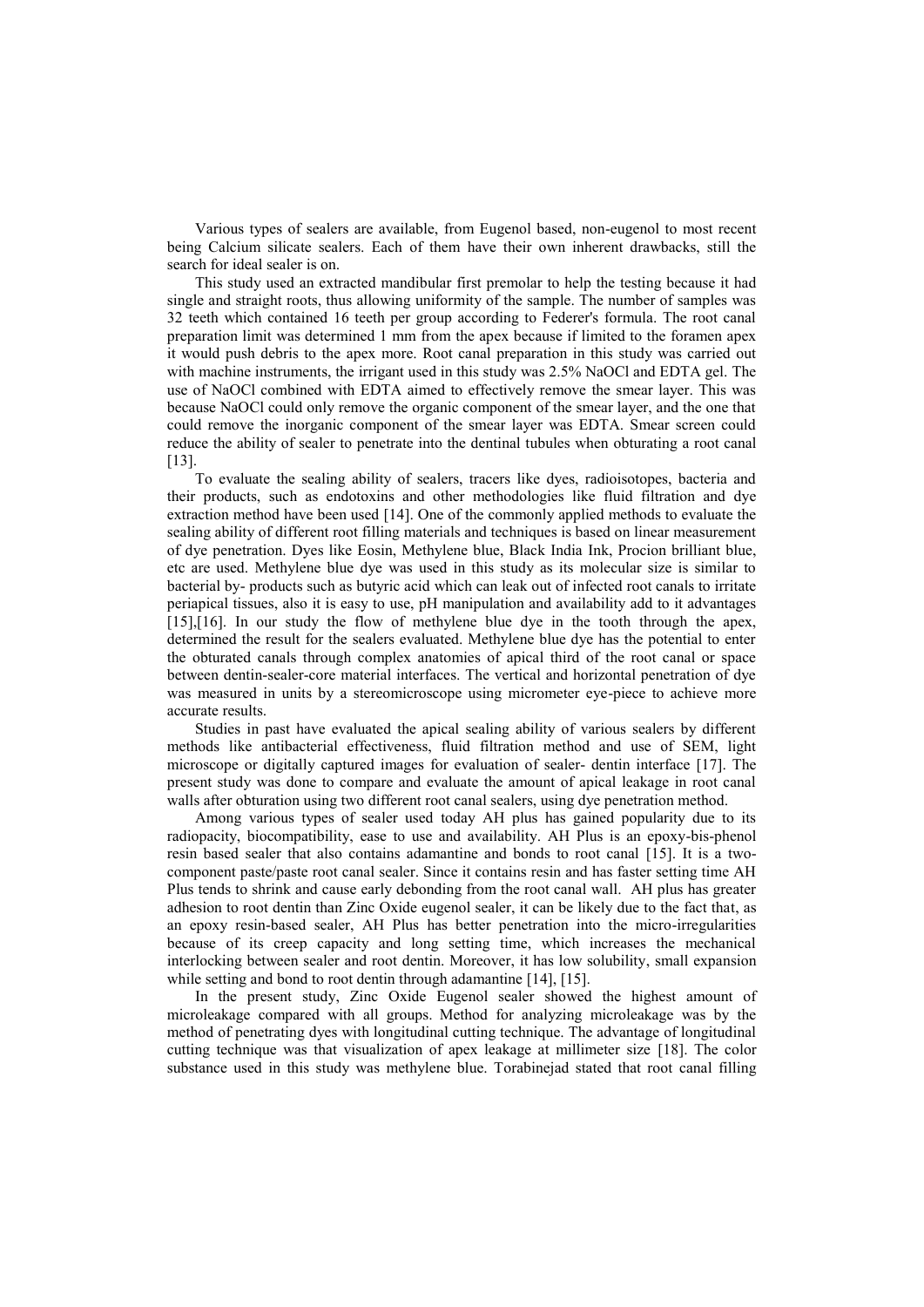materials did not allow to penetrate small particles such as dye molecules; this was more likely to prevent microleakage from bacteria. Therefore, this study used methylene blue because it had a light molecular weight and penetrated deeper along the root canal filling [19].

The results of the study in Table 2 showed that all samples in the zinc oxide eugenol based sealer group experienced microleakage. The sealer entered the dentinal tubules through a mechanical bond, while the sealer with the root canal wall that occurred was a chemical bond. The mechanical and chemical bonds that occurred between the gutta-percha and the sealer became unstable and strong due to poor adaptation and homogeneity [20][21].

Various ingredients and techniques had been developed to improve the obturation quality in the root canal. However, none of the techniques and materials could avoid microleakage. Pashley stated that microleakage was a serious clinical problem because most dental materials showed different levels of microleakage. The most important prerequisite for endodontics was debridement of the pulp chamber as a whole, the fluid-tight seal on the apical foramen and thorough root canal cleansing. Therefore, the microleakage test was a relevant way to evaluate root canal filling [22].

# **5. Conclusion**

The highest microleakage occurred in the root canal group obturated with zinc oxide eugenol sealer. The lowest microleakage occurred in the root canal group with epoxy resin based sealer.

# **References**

- [1]. Ingle JI, Bakland LK, Baumgartner JC.: Ingle's Endodontics 6 th ed. Hamilton: BC Decker Inc; p. 1053-87 (2008)
- [2]. Nair U, Ghattas S, Saber M, Natera M, Walker C, Pileggi R. : A comparative evaluation of the sealing ability of 2 root-end filling materials: An *in vitro* leakage study using Enterococcus faecalis. Oral Surg Oral Med Oral Pathol Oral Radiol Endod. Vol 112, pp.74-7 (2011)
- [3]. Willershausen I, Callaway A, Briseño B, Willershausen B. In vitro analysis of the cytotoxicity and the antimicrobial effect of four endodontic sealers. Head Face Med.Vol 7, pp 15 (2011)
- [4]. Kossev D, Stefanov V. Ceramics-based sealers as new alternative to currently used endodontic sealers. Roots . pp 42-8. (2009)
- [5]. Ken K. A Review Of Bioceramic Technology In Endodontics. Roots. Vol 4, pp 6-12 (2012)
- [6]. Schmalz G, *Root Canal Filling Materials*. In: Bergenholtz G, Bindslev PH, Reit C (Editor), Textbook of Endodontology. Victoria: Blackwell Publishing Company. pp 261-85(2003)
- [7]. Saunders WP, *Apical and Coronal Leakage.* Dalam: Bergenholtz G, Bindslev PH, Reit C (Editor)*,* Textbook of Endodontology. Victoria: Blackwell Publishing Company. pp 192-98 (2003)
- [8]. Bergenholtz G, Preben HB, Claes R. *Textbook of Endodontology,* 2th ed. (2010)
- [9]. Poedyaningrum F. Perbandingan Kebocoran Mikro Sepertiga Apeks Pada Pengisian Saluran Akar Dengan Semen Resin Epoksi dan MTA. Ilmu Konservasi Gigi, [Tesis]. Jakarta: Universitas Indonesia; (2013)